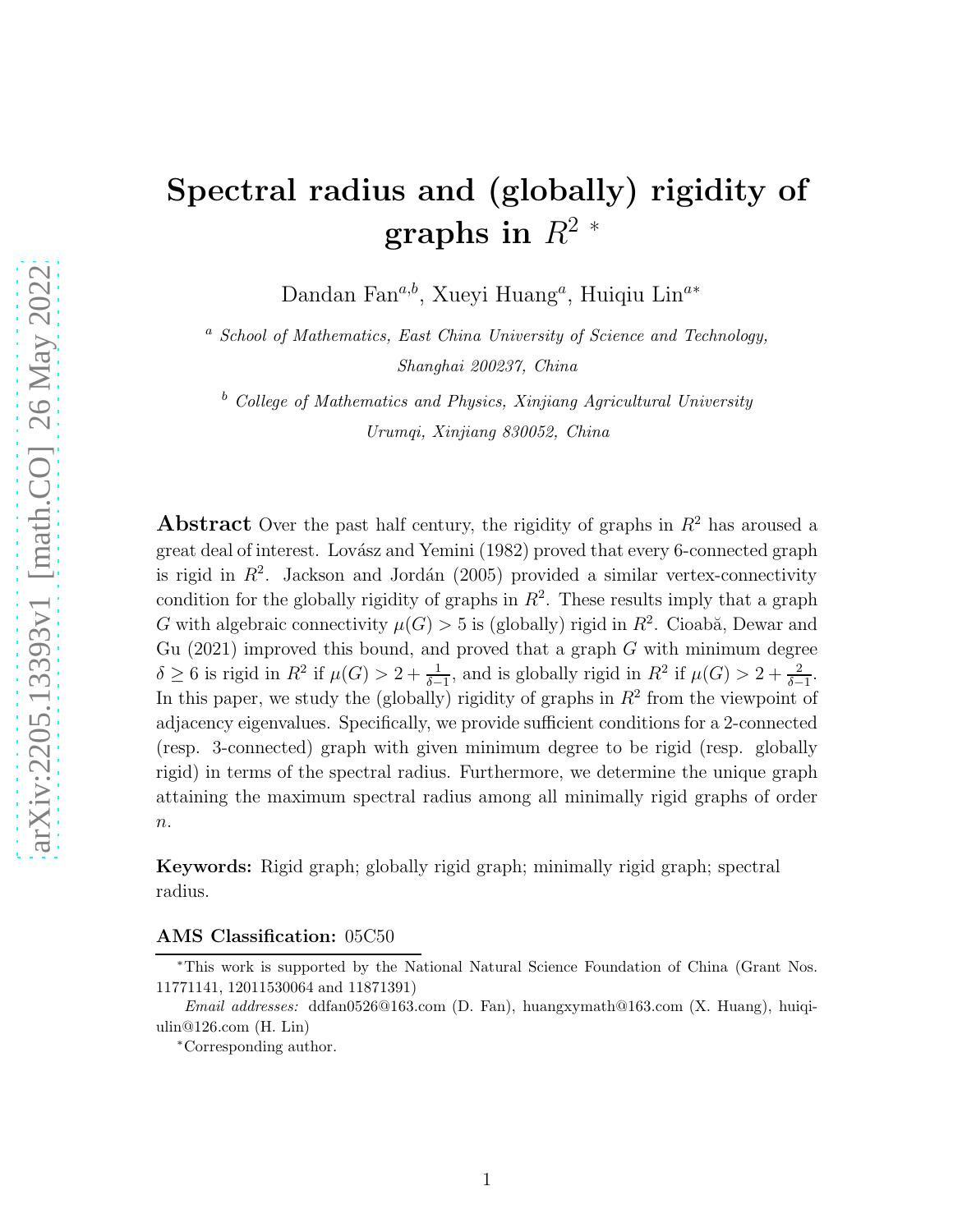#### 1 Introduction

Rigidity is the property of a structure that does not flex under an applied force. It is well studied in discrete geometry and mechanics, and has various applications in material science, engineering and biological science. Roughly speaking, a rigid graph is an embedding of a graph in a Euclidean space which is structurally rigid. That is, a graph is rigid if the structure formed by replacing the edges by rigid rods and the vertices by flexible hinges is rigid.

Formally, a *d*-dimensional framework  $(G, p)$  in  $\mathbb{R}^d$  is the combination of a finite graph  $G = (V, E)$  and a map  $p: V \to R^d$ . Two d-dimensional frameworks  $(G, p)$ and  $(G, q)$  are equivalent if  $||p(u) - p(v)|| = ||q(u) - q(v)||$  holds for every  $uv \in E$ , where  $\|\cdot\|$  denotes the Euclidean norm in  $R^d$ . Two d-dimensional frameworks  $(G, p)$ and  $(G, q)$  are *congruent* if  $||p(u) - p(v)|| = ||q(u) - q(v)||$  holds for every  $u, v \in V$ . A d-dimensional framework  $(G, p)$  is *generic* if the coordinates of its vertices are algebraically independent over the rationals. A graph G is said to be *rigid* in  $R^d$  if for every generic d-dimensional framework  $(G, p)$  there exists an  $\varepsilon > 0$  such that every d-dimensional framework  $(G, q)$  equivalent to  $(G, p)$  satisfying  $||p(u) - q(u)|| < \varepsilon$  for all  $u \in V$  is actually congruent to  $(G, p)$ . A graph G is called *redundantly rigid* in  $R^d$  if  $G - e$  is rigid in  $R^d$  for every  $e \in E(G)$ . A d-dimensional framework  $(G, p)$  is globally rigid if every framework that is equivalent to  $(G, p)$  is congruent to  $(G, p)$ . We say that a graph G is *globally rigid* in  $R<sup>d</sup>$  if there exists a globally rigid generic d-dimensional framework  $(G, p)$  (cf. [\[2\]](#page-12-0)).

In 1970, Laman [\[15\]](#page-13-0) provided a combinatorial characterization for rigid graphs in  $R<sup>2</sup>$ . Since then, the rigidity of graphs has arouse a lot of interest. Especially, some sufficient conditions in terms of the vertex-connectivity or edge-connectivity for a graph to be rigid or globally rigid in  $R^2$  have been successively discovered. In 1982, Lovász and Yemini [\[14\]](#page-13-1) constructed some 5-connected non-rigid graphs, and proved that every 6-connected graph is rigid. In 1992, Hendrickson [\[8\]](#page-12-1) proved that every globally rigid graph with at least four vertices is 3-connected and redundantly rigid. Later, Jackson and Jordán [\[10\]](#page-13-2) proved that every 6-connected graph is globally rigid. Also, they observed that a simple graph  $G$  is (globally) rigid if  $G$  is 6-edge-connected,  $G - v$  is 4-edge-connected for every  $v \in V(G)$ , and  $G - \{u, v\}$  is 2-edge-connected for every  $u, v \in V(G)$  [\[11\]](#page-13-3). Jackson, Servatius and Servatius [\[12\]](#page-13-4) applied the concept of essential connectivity (see [\[13\]](#page-13-5) for the definition) to the investigation of (global) rigidity of graphs, and showed that every 4-connected essentially 6-connected graph is globally rigid. Recently, Gu, Meng, Rolek, Wang and Yu [\[5\]](#page-12-2) used discharging arguments to prove that every 3-connected essentially 9-connected graph is globally rigid. Naturally, we consider the following problem:

#### <span id="page-1-0"></span>**Problem 1.** Which spectral condition can quarantee the rigidity of a graph in  $R^2$ ?

Let G be a graph. Denote by  $\delta(G)$  ( $\delta$  for short) the minimum degree of G,  $D(G)$  the diagonal matrix of vertex degrees of G, and  $A(G)$  the adjacency matrix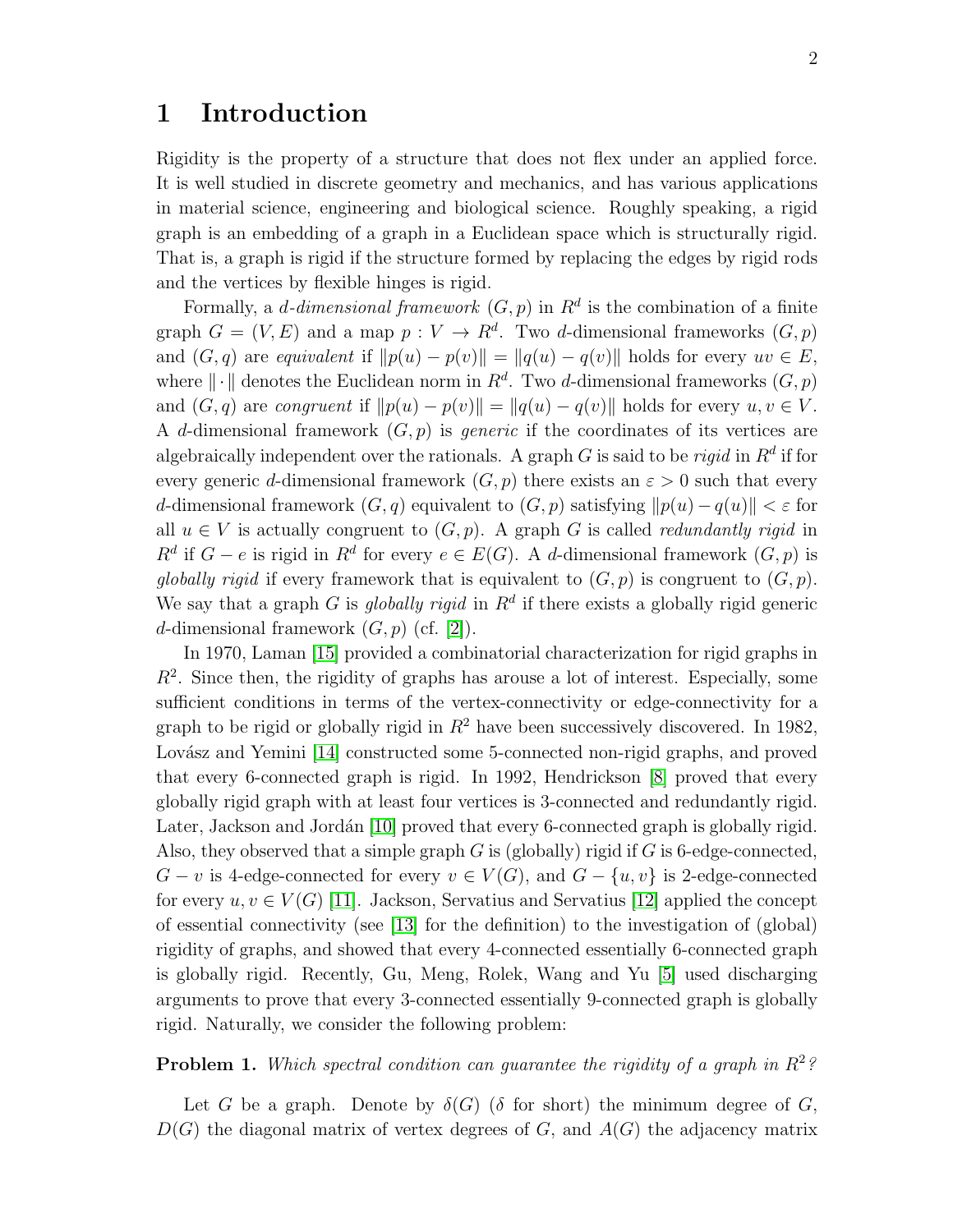of G. Then the matrix  $L(G) = D(G) - A(G)$  is called the *Laplacian matrix* of G. The second smallest eigenvalue of  $L(G)$ , denoted by  $\mu(G)$ , is known as the *algebraic* connectivity of G. It is well known that the vertex-connectivity of G is at least  $\mu(G)$ . With regard to Problem [1,](#page-1-0) the results in Lovász and Yemini  $[14]$  and Jackson and Jordán [\[11\]](#page-13-3) imply that G is (globally) rigid if  $\mu(G) > 5$ . Recently, Cioabă, Dewar and Gu [\[2\]](#page-12-0) improved their bound and utilized the necessary conditions for packing rigid subgraphs to obtain spectral conditions for a graph to be (globally) rigid in terms of the algebraic connectivity. Concretely, they showed that a graph G with  $\delta(G) = \delta \geq 6$  is rigid if  $\mu(G) > 2 + \frac{1}{\delta - 1}$ , and is globally rigid if  $\mu(G) > 2 + \frac{2}{\delta - 1}$ . It is interesting to extend the results on finding a condition for a graph G to be (globally) rigid in terms of its spectral radius.

The largest eigenvalue of  $A(G)$ , denoted by  $\rho(G)$ , is called the *spectral radius* of G. A graph is k-connected if removing fewer than  $k$  vertices always leaves the remaining graph connected. Let  $B_{n,n_1}^i$  be the graph obtained from  $K_{n_1} \cup K_{n-n_1}$  by adding i independent edges between  $K_{n_1}$  and  $K_{n-n_1}$ . In this paper, we give some sufficient conditions for a graph to be (globally) rigid in  $R^2$  in terms of the spectral radius.

<span id="page-2-0"></span>**Theorem 1.1.** Let G be a 2-connected graph of the minimum degree  $\delta \geq 6$  and order  $n \geq 2\delta + 4$ . If  $\rho(G) \geq \rho(B_{n,\delta+1}^2)$ , then G is rigid unless  $G \cong B_{n,\delta+1}^2$ .

Hendrickson [\[8\]](#page-12-1) proved that every globally rigid graph in  $R^d$  with at least  $d+2$ vertices is  $(d+1)$ -connected and redundantly rigid. Thus 3-connected is a necessary condition for a graph to be globally rigid in  $R^2$ .

<span id="page-2-1"></span>**Theorem 1.2.** Let G be a 3-connected graph of the minimum degree  $\delta > 6$  and order  $n \geq 2\delta + 4$ . If  $\rho(G) \geq \rho(B_{n,\delta+1}^3)$ , then G is globally rigid unless  $G \cong B_{n,\delta+1}^3$ .

Note that a graph is rigid if and only if it has a minimally rigid spanning subgraph. The graph G is said to be *minimally rigid* if G is rigid, and  $G-e$  is not rigid for every  $e \in E(G)$ . In 1970, Leman [\[15\]](#page-13-0) rediscovered the minimally rigid graphs in  $R^2$  by using the edge count property. He found that a graph G with n vertices and m edges is a minimally rigid if and only if  $m = 2n - 3$  and  $e_G(X) \leq 2|X| - 3$  for all  $X \subseteq V(G)$  with  $|X| \geq 2$ , where  $e_G(X)$  is the number of edges of the subgraph  $G[X]$  induced by X in G. Minimally rigid graphs are also called Leman graphs in  $R<sup>2</sup>$ . Based on the structural property of minimally rigid graphs, we determine the unique graph with the maximum spectral radius among all connected minimally rigid graphs of order  $n$  in  $R^2$ .

<span id="page-2-2"></span>**Theorem 1.3.** Let G be a connected minimally rigid graph of order  $n \geq 3$ . Then  $\rho(G) \leq \rho(K_2 \nabla (n-2)K_1)$ , with equality if and only if  $G \cong K_2 \nabla (n-2)K_1$ .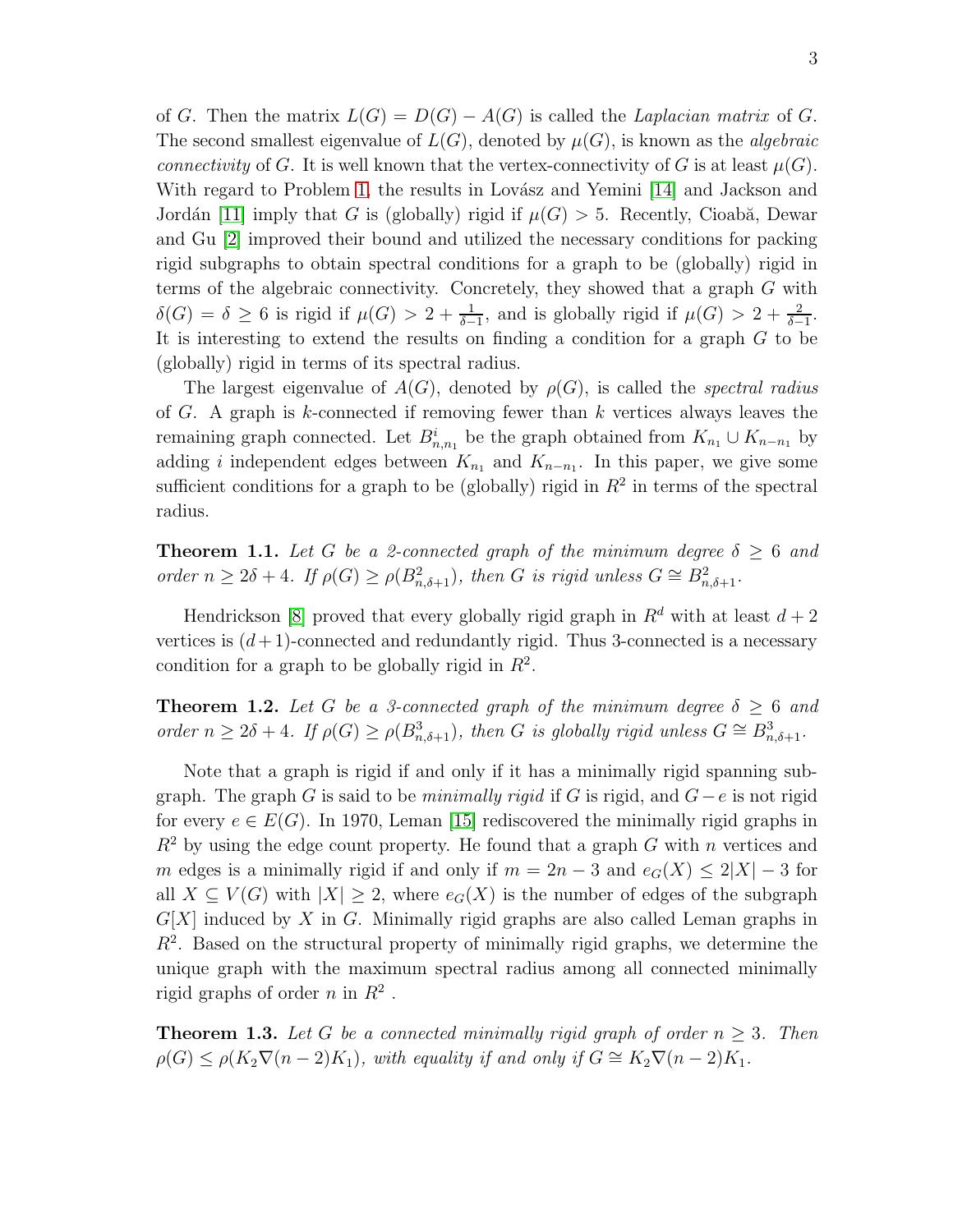#### 2 Proof of Theorem [1.1](#page-2-0)

For any partition  $\pi$  of  $V(G)$ ,  $e_G(\pi)$  denotes the number of edges of G whose ends lie in different parts of  $\pi$ . A part is trivial if it contains of a single vertex. Let  $Z \subset V(G)$ and  $\pi$  be a partition of  $V(G - Z)$  with  $n_0$  trivial parts  $v_1, v_2, \ldots, v_{n_0}$ . Denote by  $n_Z(\pi) = \sum_{1 \leq i \leq n_0} |Z_i|$ , where  $Z_i$  is the set of vertices in Z that are adjacent to  $v_i$  for  $1 \leq i \leq n_0$ . The following structural lemma will play an essential role in the proof of Theorem [1.1.](#page-2-0)

<span id="page-3-1"></span>**Lemma 2.1.** (See [\[6\]](#page-12-3)) A graph G contains k edge-disjoint spanning rigid subgraphs if for every  $Z \subset V(G)$  and every partition  $\pi$  of  $V(G - Z)$  with  $n_0$  trivial parts and  $n'_0$  nontrivial parts,

$$
e_{G-Z}(\pi) \ge k(3-|Z|)n'_0 + 2kn_0 - 3k - n_Z(\pi).
$$

For  $X, Y \subset V(G)$ , we denote by  $E_G(X, Y)$  the set of edges with one endpoint in U and one endpoint in V, and  $e_G(X, Y)$  the number of edges in  $E_G(X, Y)$ . In particular, denote by  $\partial_G(S) = E_G(S, V(G) - S)$ .

<span id="page-3-2"></span>**Lemma 2.2.** (See [\[7\]](#page-12-4)) Let G be a graph with the minimum degree  $\delta$  and U be a non-empty proper subset of  $V(G)$ . If  $|\partial_G(U)| \leq \delta - 1$ , then  $|U| \geq \delta + 1$ .

Let M be a real  $n \times n$  matrix, and let  $X = \{1, 2, ..., n\}$ . Given a partition  $\Pi = \{X_1, X_2, \ldots, X_k\}$  with  $X = X_1 \cup X_2 \cup \cdots \cup X_k$ , the matrix M can be partitioned as

$$
M = \begin{pmatrix} M_{1,1} & M_{1,2} & \cdots & M_{1,k} \\ M_{2,1} & M_{2,2} & \cdots & M_{2,k} \\ \vdots & \vdots & \ddots & \vdots \\ M_{k,1} & M_{k,2} & \cdots & M_{k,k} \end{pmatrix}.
$$

The quotient matrix of M with respect to  $\Pi$  is defined as the  $k \times k$  matrix  $B_{\Pi}$  =  $(b_{i,j})_{i,j=1}^k$  where  $b_{i,j}$  is the average value of all row sums of  $M_{i,j}$ . The partition  $\Pi$  is called *equitable* if each block  $M_{i,j}$  of M has constant row sum  $b_{i,j}$ . Also, we say that the quotient matrix  $B_{\Pi}$  is *equitable* if  $\Pi$  is an equitable partition of M.

<span id="page-3-0"></span>**Lemma 2.3.** (Brouwer and Haemers [\[1\]](#page-12-5); Godsil and Royle [\[4\]](#page-12-6)) Let M be a real symmetric matrix, and let  $\lambda_1(M)$  be the largest eigenvalue of M. If  $B_{\Pi}$  is an equitable quotient matrix of M, then the eigenvalues of  $B_{\Pi}$  are also eigenvalues of M. Furthermore, if M is nonnegative and irreducible, then  $\lambda_1(M) = \lambda_1(B_\Pi)$ .

Recall that  $B_{n,n_1}^i$  is the graph obtained from  $K_{n_1} \cup K_{n-n_1}$  by adding i independent edges between  $K_{n_1}$  and  $K_{n-n_1}$ .

<span id="page-3-3"></span>**Lemma 2.4.** Let  $i \geq 2$ ,  $a \geq i+1$  and  $n \geq 2a+2$ . Then

$$
\rho(B_{n,a+1}^i)<\rho(B_{n,a}^i).
$$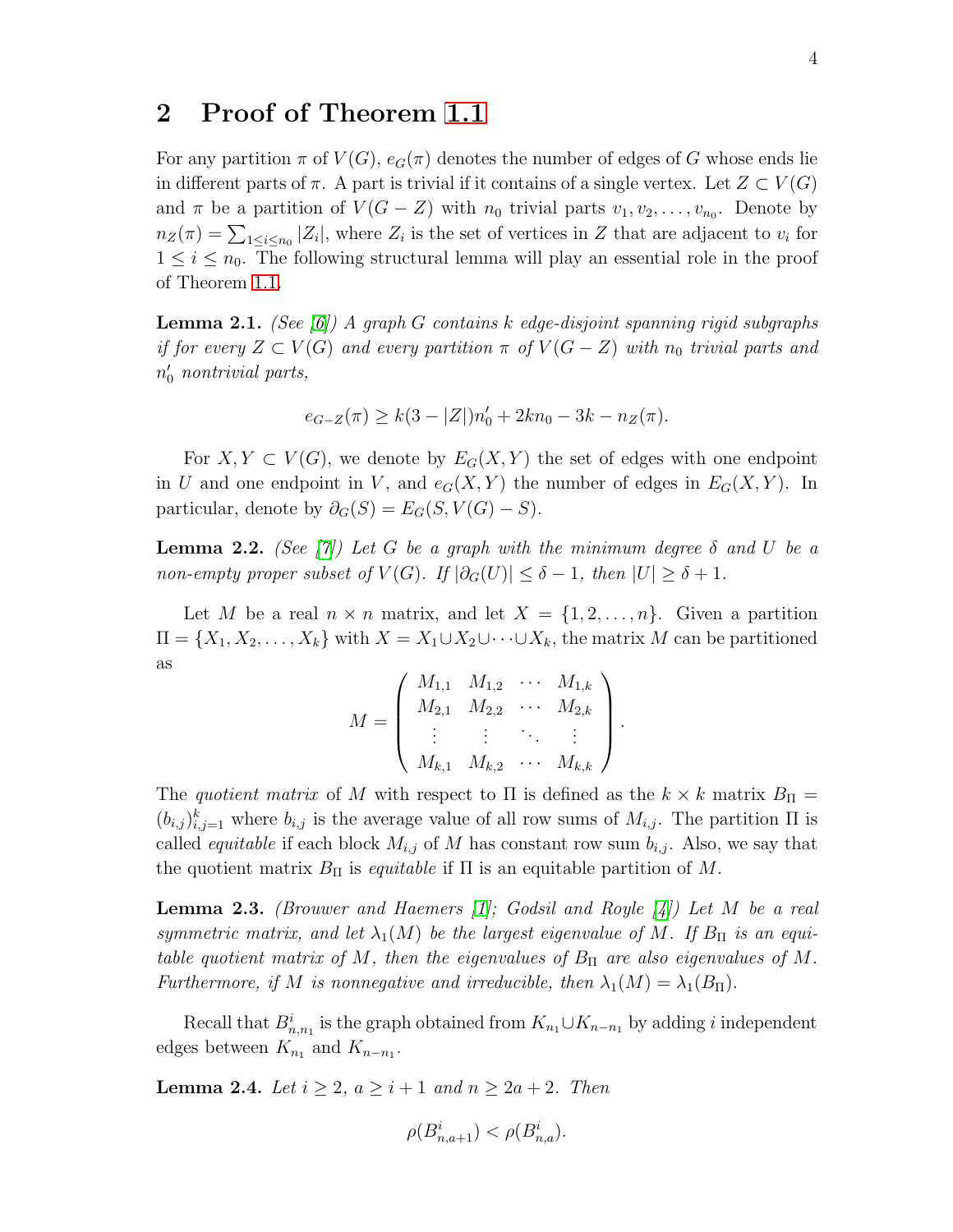$$
C_{\Pi}^{a} = \begin{bmatrix} i-1 & a-i & 1 & 0 \\ i & a-(i+1) & 0 & 0 \\ 1 & 0 & i-1 & n-(a+i) \\ 0 & 0 & i & n-(a+i+1) \end{bmatrix}
$$

By a simple calculation, the characteristic polynomial of  $C_{\Pi}^{a}$  is

$$
\varphi(C_{\Pi}^a, x) = x^4 + (4 - n)x^3 + (an - a^2 - 3n + 5)x^2 + 2(an - a^2 - i - n + 1)x - i^2 + in - 2i.
$$

Also, note that  $A(B_{n,a+1}^i)$  has the equitable quotient matrix  $C_{\Pi}^{a+1}$  $\prod_{\Pi}^{a+1}$ , which is obtained by replacing a with  $a + 1$  in  $C_{\Pi}^a$ . Note that  $n \ge 2a + 2$ . Then

$$
\varphi(C_{\Pi}^{a+1}, x) - \varphi(C_{\Pi}^{a}, x) = x(x+2)^2(n - (2a+1)) > 0
$$

for  $x \geq n - a - 1$ , which implies that  $\lambda_1(C_{\Pi}^{a+1})$  $\binom{n+1}{\Pi} < \lambda_1(C_{\Pi}^a)$ . Combining this with Lemma [2.3,](#page-3-0) we have

$$
\rho(B_{n,a+1}^i) < \rho(B_{n,a}^i).
$$

This completes the proof.

<span id="page-4-0"></span>**Lemma 2.5.** (See [\[9,](#page-13-6) [17\]](#page-13-7)) Let G be a graph on n vertices and m edges with  $\delta \geq 1$ . Then

$$
\rho(G) \le \frac{\delta - 1}{2} + \sqrt{2m - n\delta + \frac{(\delta + 1)^2}{4}},
$$

with equality if and only if G is either a  $\delta$ -regular graph or a bidegreed graph in which each vertex is of degree either  $\delta$  or  $n-1$ .

<span id="page-4-1"></span>**Lemma 2.6.** (See [\[9,](#page-13-6) [17\]](#page-13-7)) For nonnegative integers p and q with  $2q \leq p(p-1)$  and  $0 \le x \le p-1$ , the function  $f(x) = (x-1)/2 + \sqrt{2q - px + (1+x)^2/4}$  is decreasing with respect to x.

<span id="page-4-2"></span>**Lemma 2.7.** For  $t = 3, 4$ , let  $n_1, \ldots, n_t$  be positive integers such that  $n = \sum_{i=1}^t n_i$ and  $n_t$  ≥ max ${n_1, n_2, \ldots, n_{t-1}}$ . If  $n_i$  ≥  $a_i$  for  $1 \le i \le t-1$ , then

$$
\binom{n_1}{2}+\binom{n_2}{2}+\ldots+\binom{n_t}{2}\leq \binom{a_1}{2}+\binom{a_2}{2}+\ldots+\binom{n-\sum_{1\leq i\leq t-1}a_i}{2},
$$

with equality holding if and only if  $(n_1, n_2, \ldots, n_t) = (a_1, a_2, \ldots, n - \sum_{1 \leq i \leq t-1} a_i)$ .

**Proof.** For  $1 \leq i \leq t-1$ , let  $n_i = a_i + x_i$ , where  $x_i \geq 0$ . If  $t = 4$ , then  $n = \sum_{i=1}^{4} n_i$ and  $n_4 \ge \max\{n_1, n_2, n_3\} \ge \max\{a_1, a_2, a_3\}$ . Note that  $n_4 = n - \sum_{i=1}^3 (a_i + x_i)$  and

.

 $\Box$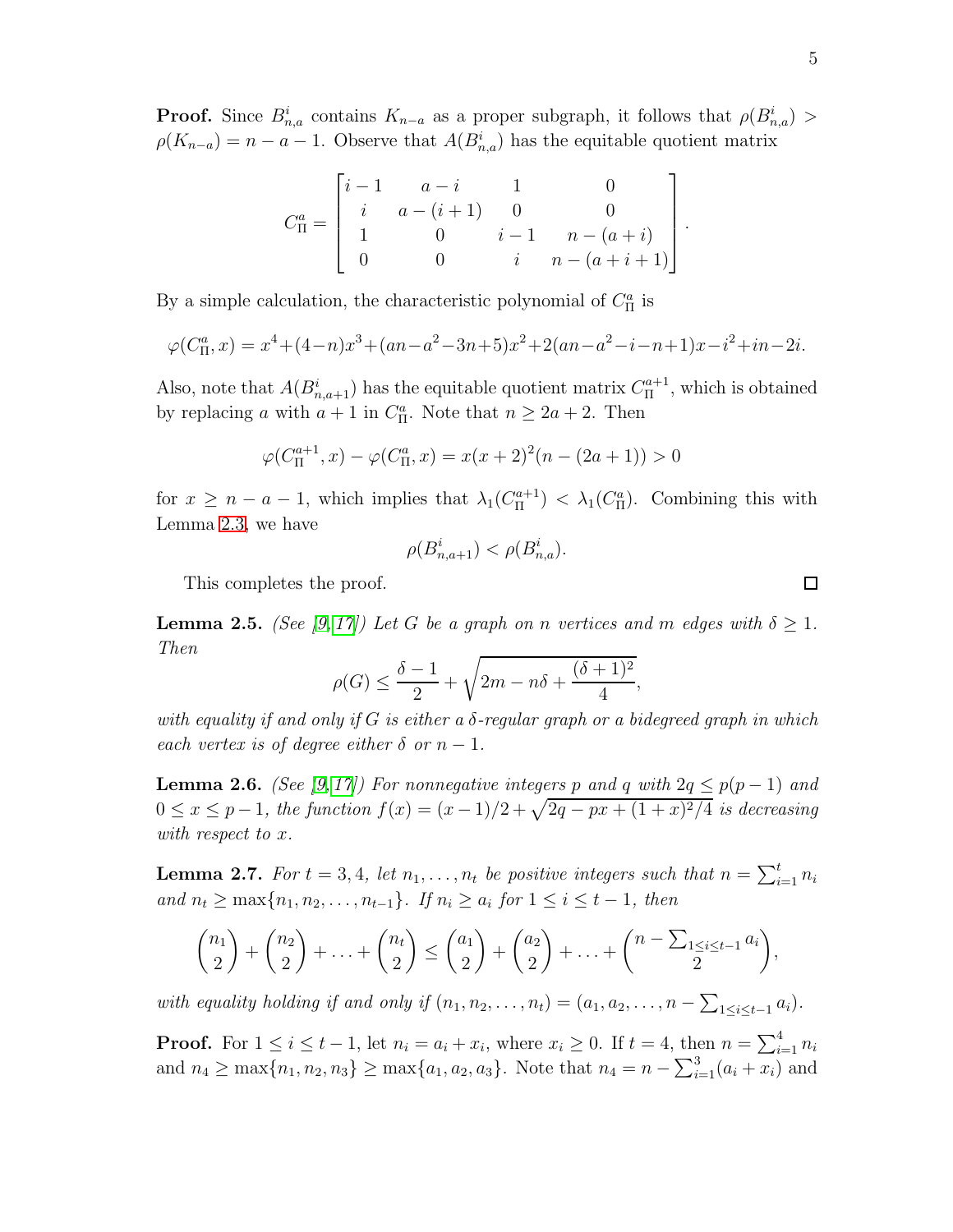$$
n \geq \sum_{i=1}^{3} (a_i + x_i) + \max\{a_1, a_2, a_3\}. \text{ Then}
$$
\n
$$
\binom{a_1}{2} + \binom{a_2}{2} + \binom{a_3}{2} + \binom{n - (a_1 + a_2 + a_3)}{2} - \binom{n_1}{2} - \binom{n_2}{2} - \binom{n_3}{2} - \binom{n_4}{2}
$$
\n
$$
= \sum_{i=1}^{3} x_i (n - \sum_{i=1}^{3} a_i) - x_1 a_1 - x_2 a_2 - x_3 a_3 - ((x_1 + x_2 + x_3)x_1 + x_2^2 + x_3 x_2 + x_3^2)
$$
\n
$$
\geq \sum_{i=1}^{3} x_i (n - \sum_{i=1}^{3} a_i - \max\{a_1, a_2, a_3\}) - (x_1 + x_2 + x_3)^2 \text{ (since } x_i \geq 0 \text{ for } 1 \leq i \leq 3)
$$
\n
$$
= \sum_{i=1}^{3} x_i (n - \sum_{i=1}^{3} (a_i + x_i) - \max\{a_1, a_2, a_3\})
$$
\n
$$
\geq 0,
$$

with equality holding if and only if  $x_1 = x_2 = x_3 = 0$ . If  $t = 3$ , by using a similar analysis as above, we also get the result.  $\Box$ 

For any partition  $\pi$  of  $V(G)$ ,  $e_G(\pi)$  denotes the number of edges of G whose ends lie in different parts of  $\pi$ . For  $X \subset V(G)$ , let  $G[X]$  be the subgraph of G induced by X, and let  $e_G(X)$  be the number of edges in  $G[X]$ . Now we shall give the proof of Theorem [1.1.](#page-2-0)

**Proof of Theorem [1.1.](#page-2-0)** Suppose that  $G$  is not rigid, by Lemma [2.1,](#page-3-1) there exist some  $Z \subset V(G)$  and some partition  $\pi$  of  $V(G-Z)$  with  $n_0$  trivial parts  $v_1, v_2, \ldots, v_{n_0}$ and  $n'_0$  nontrivial parts  $V_1, V_2, \ldots, V_{n'_0}$  such that

<span id="page-5-0"></span>
$$
e_{G-Z}(\pi) \le (3 - |Z|)n'_0 + 2n_0 - 4 - n_Z(\pi),\tag{1}
$$

where  $n_Z(\pi) = \sum_{1 \leq i \leq n_0} |Z_i|$  and  $Z_i$  is the set of vertices in Z that are adjacent to  $v_i$  for  $1 \leq i \leq n_0$ . Note that  $d_{G-Z}(v_i) \geq \delta - |Z_i|$ . Then

<span id="page-5-2"></span>
$$
e_{G-Z}(\pi) = \frac{1}{2} \left( \sum_{1 \le i \le n'_0} |\partial_{G-Z}(V_i)| + \sum_{1 \le j \le n_0} d_{G-Z}(v_j) \right)
$$
  
\n
$$
\ge \frac{1}{2} \left( \sum_{1 \le i \le n'_0} |\partial_{G-Z}(V_i)| + \delta n_0 - \sum_{1 \le j \le n_0} |Z_j| \right)
$$
  
\n
$$
\ge \frac{1}{2} \left( \sum_{1 \le i \le n'_0} |\partial_{G-Z}(V_i)| + 6n_0 - n_Z(\pi) \right) \text{ (since } \delta \ge 6),
$$
\n(2)

and so

<span id="page-5-1"></span>
$$
e_{G-Z}(\pi) \ge 3n_0 - \frac{1}{2}n_Z(\pi). \tag{3}
$$

Thus, we have the following two claims.

Claim 1.  $|Z| \le 2$ .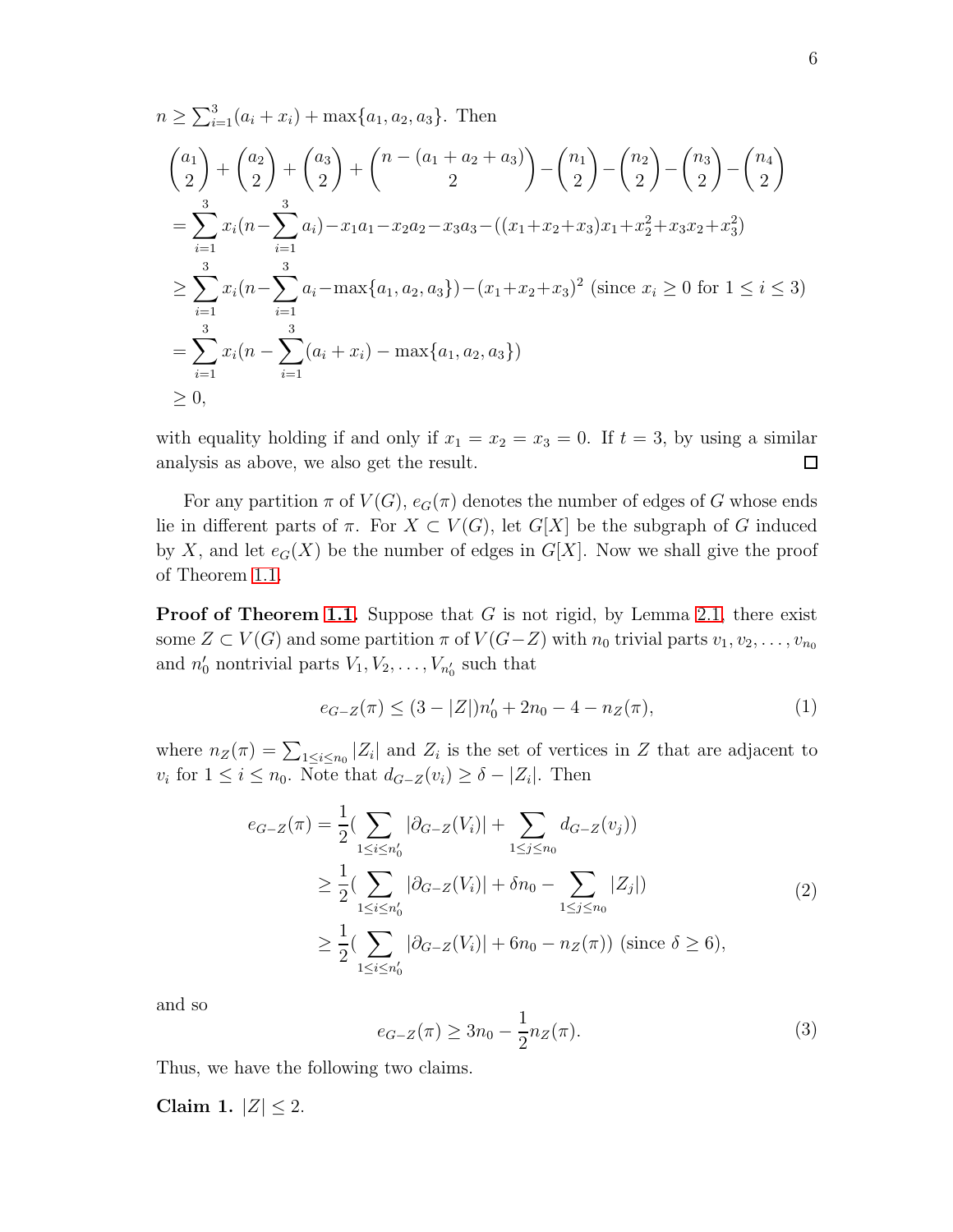Otherwise,  $|Z| \geq 3$ . Thus

$$
e_{G-Z}(\pi) \le (3 - |Z|)n'_0 + 2n_0 - 4 - n_Z(\pi) \le 2n_0 - 4 - n_Z(\pi)
$$

by [\(1\)](#page-5-0). Combining this with [\(3\)](#page-5-1), we have  $n_0 + 4 + \frac{1}{2}n_Z(\pi) \leq 0$ , which is impossible because  $n_0 \geq 0$  and  $n_Z(\pi) \geq 0$ . This implies that  $|Z| \leq 2$ , as required.

# Claim 2.  $n'_0 \ge 2$ .

Otherwise,  $n'_0 \leq 1$ . By Claim 1, we have  $0 \leq |Z| \leq 2$ , and so

$$
e_{G-Z}(\pi) \le (3 - |Z|)n'_0 + 2n_0 - 4 - n_Z(\pi) \le 2n_0 - 1 - n_Z(\pi)
$$

by [\(1\)](#page-5-0). Combining this with [\(3\)](#page-5-1), we have  $n_0 + 1 + \frac{1}{2}n_Z(\pi) \leq 0$ , which is impossible because  $n_0 \geq 0$  and  $n_Z(\pi) \geq 0$ . This implies that  $n'_0 \geq 2$ , as required.

Note that  $\rho(G) \ge \rho(B_{n,\delta+1}^2) > \rho(K_{n-\delta-1}) = n-\delta-2$ . Combining this with Lemmas [2.5](#page-4-0) and [2.6,](#page-4-1) we have

<span id="page-6-1"></span>
$$
m > \frac{n^2}{2} - \frac{(2\delta + 3)n}{2} + (\delta + 1)^2.
$$
 (4)

Since G is a 2-connected graph, it follows that

<span id="page-6-0"></span>
$$
|\partial_{G-Z}(V_i)| \ge 2 - |Z| \tag{5}
$$

for  $1 \leq i \leq n_0'$ . Recall that  $0 \leq |Z| \leq 2$ . Then we divide the proof into the following two cases.

**Case 1.**  $0 \leq |Z| \leq 1$ .

If  $n'_0 = 2$ , then the partition  $\pi$  consists of two nontrivial parts  $V_1, V_2$  and  $n_0$ trivial parts. Putting [\(5\)](#page-6-0) into [\(2\)](#page-5-2), we get

$$
e_{G-Z}(\pi) \ge \frac{1}{2}(|\partial_{G-Z}(V_1)| + |\partial_{G-Z}(V_2)| + 6n_0 - n_Z(\pi)) \ge 2 - |Z| + 3n_0 - \frac{1}{2}n_Z(\pi).
$$

Combining this with [\(1\)](#page-5-0) and  $n'_0 = 2$ , we have

$$
-n_0 - \frac{1}{2}n_Z(\pi) - |Z| \ge 0,
$$

and so  $n_0 = 0$ ,  $n_Z(\pi) = 0$  and  $|Z| = 0$  by the fact  $n_0 \geq 0$ ,  $n_Z(\pi) \geq 0$  and  $|Z| \geq 0$ . This implies that the partition  $\pi$  consists of two nontrivial parts  $V_1, V_2$ and  $G - Z = G$ . Then  $V(G) = V_1 \cup V_2$  and  $e_G(\pi) = e_G(V_1, V_2) \leq 2$  by [\(1\)](#page-5-0). Notice that  $e_G(V_1, V_2) = \frac{1}{2}(|\partial_G(V_1)| + |\partial_G(V_2)|) \ge 2$  by [\(5\)](#page-6-0). Thus,  $e_G(V_1, V_2) = 2$ . Let  $E_G(V_1, V_2) = \{f_1, f_2\}.$  Then we assert that  $f_1$  and  $f_2$  are not incident. Otherwise,  $f_1 \cap f_2 = \{u\}.$  It is easy to see that u is a cut vertex of G, which is impossible because  $G$  is a 2-connected graph. One can verify that  $G$  is a spanning subgraph of  $B_{n,|V_1|}^2$ . Then

$$
\rho(G) \le \rho(B_{n,|V_1|}^2),
$$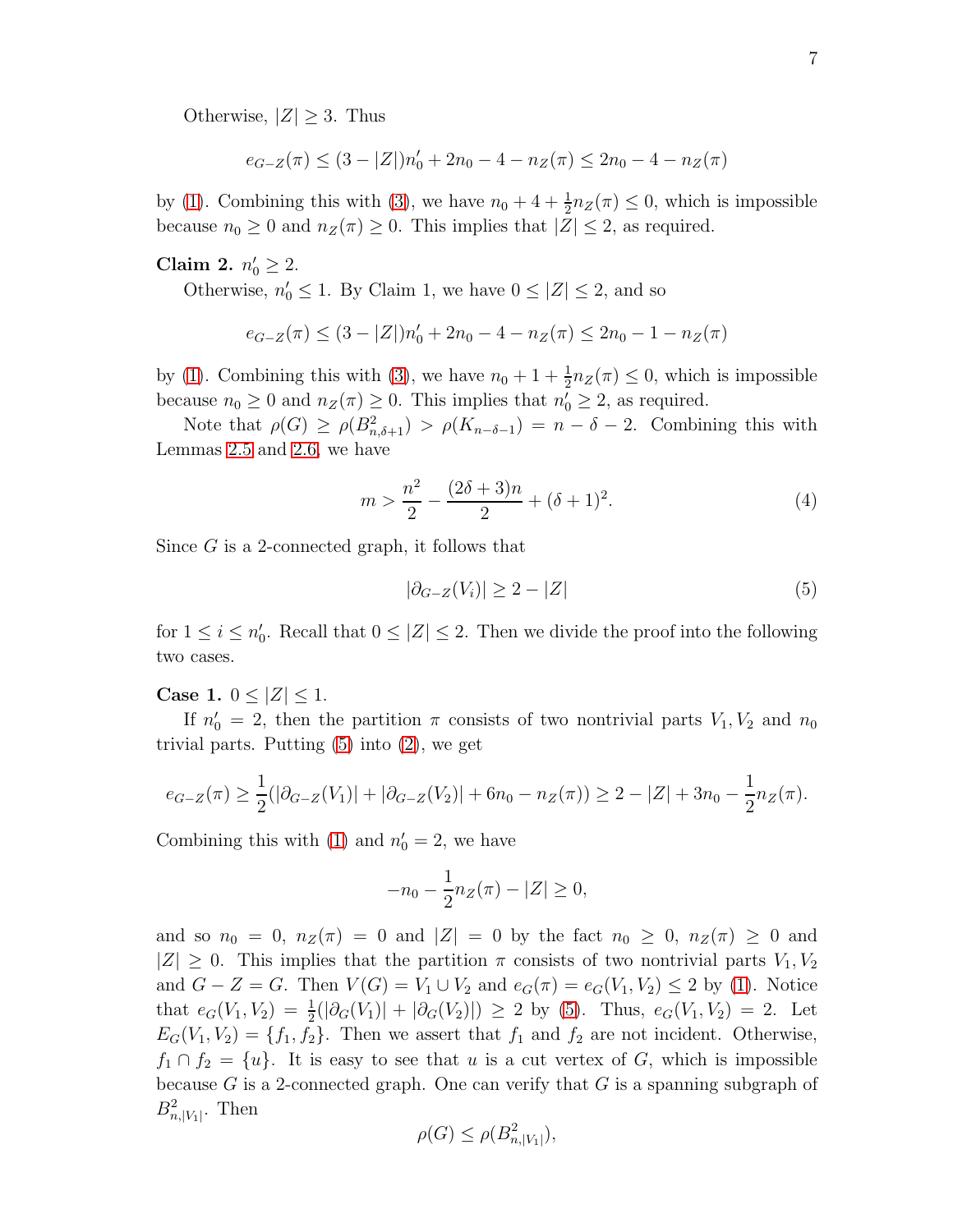with equality holding if and only if  $G \cong B^2_{n,|V_1|}$ . Note that  $|\partial_G(V_1)| = |\partial_G(V_2)| =$  $2 < \delta - 1$ . Combining this with Lemma [2.2,](#page-3-2) we obtain that min $\{|V_1|, |V_2|\} \ge \delta + 1$ . By Lemma [2.4,](#page-3-3) we have

$$
\rho(G) \le \rho(B_{n,\delta+1}^2),
$$

with equality holding if and only if  $G \cong B_{n,\delta+1}^2$ . It is impossible because  $\rho(G) \geq$  $\rho(B_{n,\delta+1}^2)$  and  $G \not\cong B_{n,\delta+1}^2$ .

Let  $\delta(G - Z) = \delta'$ . Then  $\delta' \ge \delta - |Z|$ . If  $n'_0 \ge 3$ , then we assert that there exist at least two nontrivial parts  $V_1, V_2$  of partition  $\pi$  such that  $|\partial_{G-Z}(V_i)| \leq \delta' - 1$  for  $i = 1, 2$ . Otherwise, there exists at most one nontrivial part  $V_i$  of partition  $\pi$  such that  $|\partial_G(V_j)| \leq \delta' - 1$  for some  $1 \leq j \leq n'_0$ . Thus,  $|\partial_G(V_i)| \geq \delta'$  for  $1 \leq i \neq j \leq n'_0$ , and so

$$
2e_{G-Z}(\pi)
$$
  
=  $\sum_{1 \le i \le n'_0} |\partial_{G-Z}(V_i)| + \sum_{1 \le j \le n_0} d_{G-Z}(v_j)$   
 $\ge (n'_0 - 1)\delta' + 2 - |Z| + \delta n_0 - n_Z(\pi)$  (since  $|\partial_{G-Z}(V_j)| \ge 2 - |Z|$ )  
 $\ge (n'_0 - 1)(\delta - |Z|) + 2 - |Z| + \delta n_0 - n_Z(\pi)$  (since  $\delta' \ge \delta - |Z|$ )  
=  $2(3 - |Z|)n'_0 + 4n_0 - 8 - 2n_Z(\pi) + (\delta - 6 + |Z|)n'_0 + (\delta - 4)n_0 - \delta + 10 + n_Z(\pi)$   
 $\ge 2(3 - |Z|)n'_0 + 4n_0 - 8 - 2n_Z(\pi) + 2\delta - 8 + 3|Z| + n_Z(\pi)$  (since  $n'_0 \ge 3$  and  $n_0 \ge 0$ )  
 $> 2(3 - |Z|)n'_0 + 4n_0 - 8 - 2n_Z(\pi)$  (since  $\delta \ge 6, n_Z(\pi) \ge 0$  and  $0 \le |Z| \le 1$ ),

which contradicts with [\(1\)](#page-5-0). This implies that there exist two nontrivial parts  $V_1, V_2$ of partition  $\pi$  such that  $|\partial_{G-Z}(V_i)| \leq \delta' - 1$  for  $i = 1, 2$ . Therefore,  $|V_i| \geq \delta' + 1$  for  $i = 1, 2$  by Lemma [2.2.](#page-3-2) If  $|Z| = 0$ , then  $\delta' = \delta$ , and so  $|V_i| \ge \delta + 1$  for  $i = 1, 2$ . Since  $n'_0 \ge 3$ , we have  $|V_3| \ge 2$  and  $n_0 \le n - \sum_{i=1}^3 |V_i| \le n - 2\delta - 4$ , and so

$$
e_G(\pi) \le 3n'_0 + 2n_0 - 4 \le 3 \cdot 3 + 2(n - 2\delta - 4) - 4 = 2n - 4\delta - 3
$$

by [\(1\)](#page-5-0). Combining this with Lemma [2.7,](#page-4-2) we have

$$
m \le \max\left\{ \binom{\delta+1}{2} + \binom{n-\delta-3}{2} + \binom{2}{2}, 2\binom{\delta+1}{2} + \binom{n-2\delta-2}{2} \right\} + e_G(\pi)
$$
  
\n
$$
\le \binom{\delta+1}{2} + \binom{n-\delta-3}{2} + \binom{2}{2} + e_G(\pi)
$$
  
\n
$$
\le \frac{n^2}{2} - \frac{(2\delta+3)n}{2} + \delta^2 + 4.
$$

Combining this with [\(4\)](#page-6-1), we have  $\delta < \frac{3}{2}$ , which is impossible because  $\delta \geq 6$ . We assume that  $|Z| = 1$  in the following. Note that  $\delta' \ge \delta - 1$ . Then  $|V_i| \ge \delta$ . Since  $n'_0 \ge 3$ , we have  $|V_3| \ge 2$ ,  $n_0 \le n - |Z| - \sum_{i=1}^3 V_i \le n - 2\delta - 3$  and  $|\partial_G(Z)| - n_Z(\pi) \le$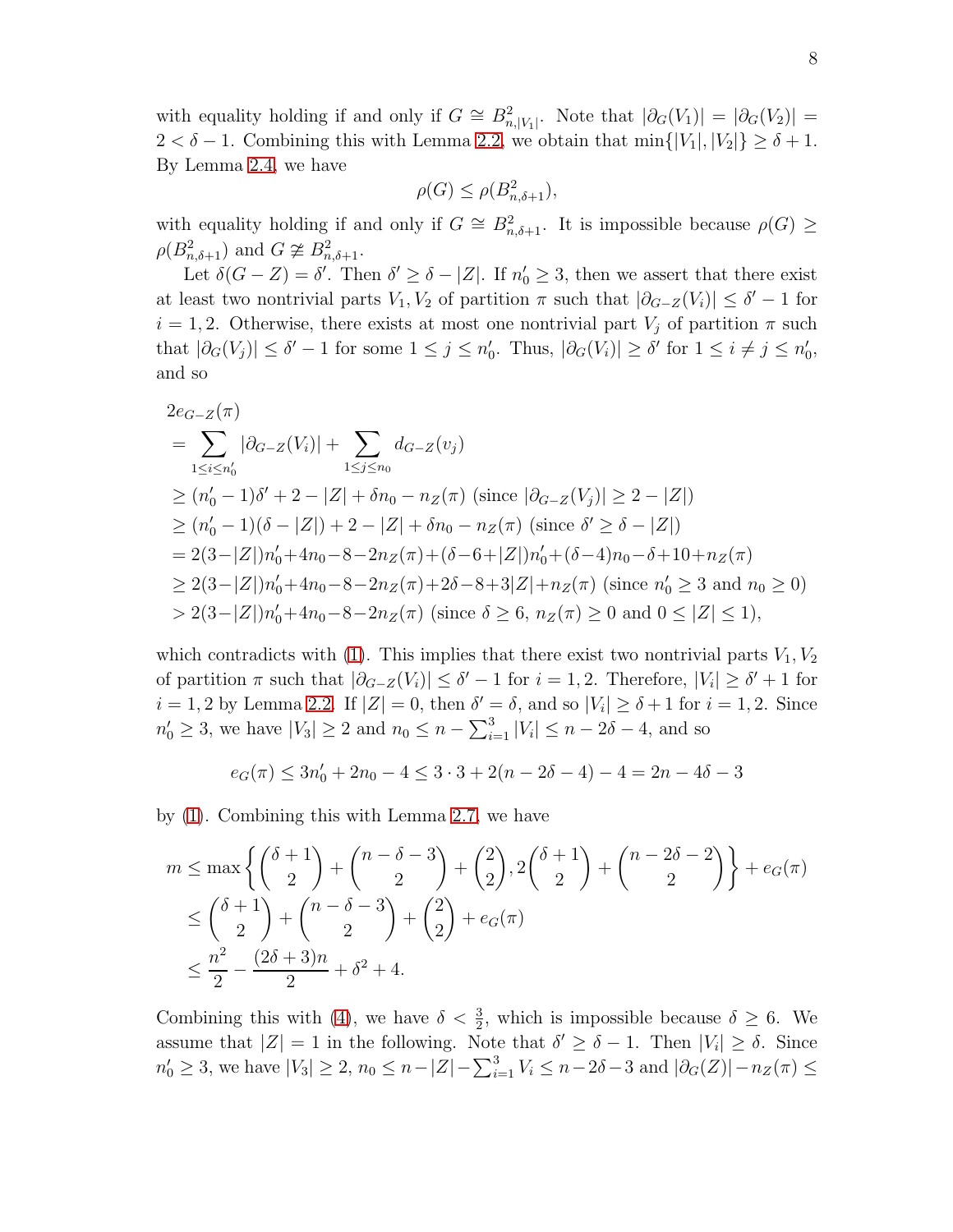$n - n_0 - 1$ . Combining this with [\(1\)](#page-5-0), we have

$$
e_{G-Z}(\pi) + |\partial_G(Z)| \le 2n'_0 + 2n_0 - 4 - n_Z(\pi) + |\partial_G(Z)|
$$
  
\n
$$
\le 2n'_0 + n_0 + n - 5
$$
  
\n
$$
\le 2 \cdot 3 + (n - 2\delta - 3) + n - 5
$$
  
\n
$$
= 2n - 2\delta - 2.
$$

By Lemma [2.7,](#page-4-2) we get

$$
m \le \max\left\{ \binom{\delta}{2} + \binom{n-|Z| - \delta - 2}{2} + \binom{2}{2}, 2\binom{\delta}{2} + \binom{n-|Z| - 2\delta}{2} \right\} + e_{G-Z}(\pi) + |\partial_G(Z)|
$$
  
\n
$$
\le \binom{\delta}{2} + \binom{n-|Z| - \delta - 2}{2} + \binom{2}{2} + e_{G-Z}(\pi) + |\partial_G(Z)|
$$
  
\n
$$
\le \frac{n^2}{2} - \frac{(2\delta + 3)n}{2} + \delta^2 + \delta + 5.
$$

Combining this with [\(4\)](#page-6-1), we have  $\delta < 4$ , which is impossible because  $\delta \geq 6$ .

Case 2.  $|Z| = 2$ .

By  $(1)$ , we have

<span id="page-8-0"></span>
$$
e_{G-Z}(\pi) \le n'_0 + 2n_0 - 4 - n_Z(\pi). \tag{6}
$$

If  $2 \le n'_0 \le 3$ , by [\(2\)](#page-5-2), [\(5\)](#page-6-0) and [\(6\)](#page-8-0), we have

$$
0 \le \sum_{1 \le i \le n'_0} |\partial_{G-Z}(V_i)| \le 2n'_0 - 8 - 2n_0 - n_Z(\pi) \le -2
$$

by the fact  $n_Z(\pi) \geq 0$  and  $n_0 \geq 0$ , a contradiction. Let  $\delta(G - Z) = \delta'$ . Then  $\delta' \geq \delta - 2$ . If  $n'_0 \geq 4$ , then we assert that there exist at least two nontrivial parts  $V_1, V_2$  of partition  $\pi$  such that  $|\partial_{G-Z}(V_i)| \leq \delta' - 1$  for  $i = 1, 2$ . Otherwise, there exists at most one nontrivial part  $V_j$  of partition  $\pi$  such that  $|\partial_{G-Z}(V_j)| \leq \delta' - 1$  for some  $1 \leq j \leq n'_0$ . Note that  $|\partial_{G-Z}(V_i)| \geq \delta'$  for  $1 \leq i \neq j \leq n'_0$  and  $|\partial_{G-Z}(V_j)| \geq 0$ . Then

$$
2e_{G-Z}(\pi) = \sum_{1 \le i \le n'_0} |\partial_{G-Z}(V_i)| + \sum_{1 \le j \le n_0} d_{G-Z}(v_j)
$$
  
\n
$$
\ge (n'_0 - 1)\delta' + \delta n_0 - n_Z(\pi)
$$
  
\n
$$
\ge (n'_0 - 1)(\delta - 2) + \delta n_0 - n_Z(\pi) \text{ (since } \delta' \ge \delta - 2)
$$
  
\n
$$
= (2n'_0 + 4n_0 - 8 - 2n_Z(\pi)) + (\delta - 4)n'_0 - \delta + (\delta - 4)n_0 + n_Z(\pi) + 10
$$
  
\n
$$
\ge 2n'_0 + 4n_0 - 8 - 2n_Z(\pi) + 3\delta - 6 \text{ (since } n'_0 \ge 4, n_0 \ge 0 \text{ and } n_Z(\pi) \ge 0)
$$
  
\n
$$
> 2n'_0 + 4n_0 - 8 - 2n_Z(\pi) \text{ (since } \delta \ge 6),
$$

which contradicts with [\(6\)](#page-8-0). This implies that there exist two nontrivial parts  $V_1, V_2$ of partition  $\pi$  such that  $|\partial_{G-Z}(V_i)| \leq \delta' - 1$  for  $i = 1, 2$ . Therefore, by Lemmas [2.2,](#page-3-2) we have  $|V_i| \ge \delta' + 1 \ge \delta - 1$  for  $i = 1, 2$ . Since  $n'_0 \ge 4$ ,  $|V_3| \ge 2$  and  $|V_4| \ge 2$ , we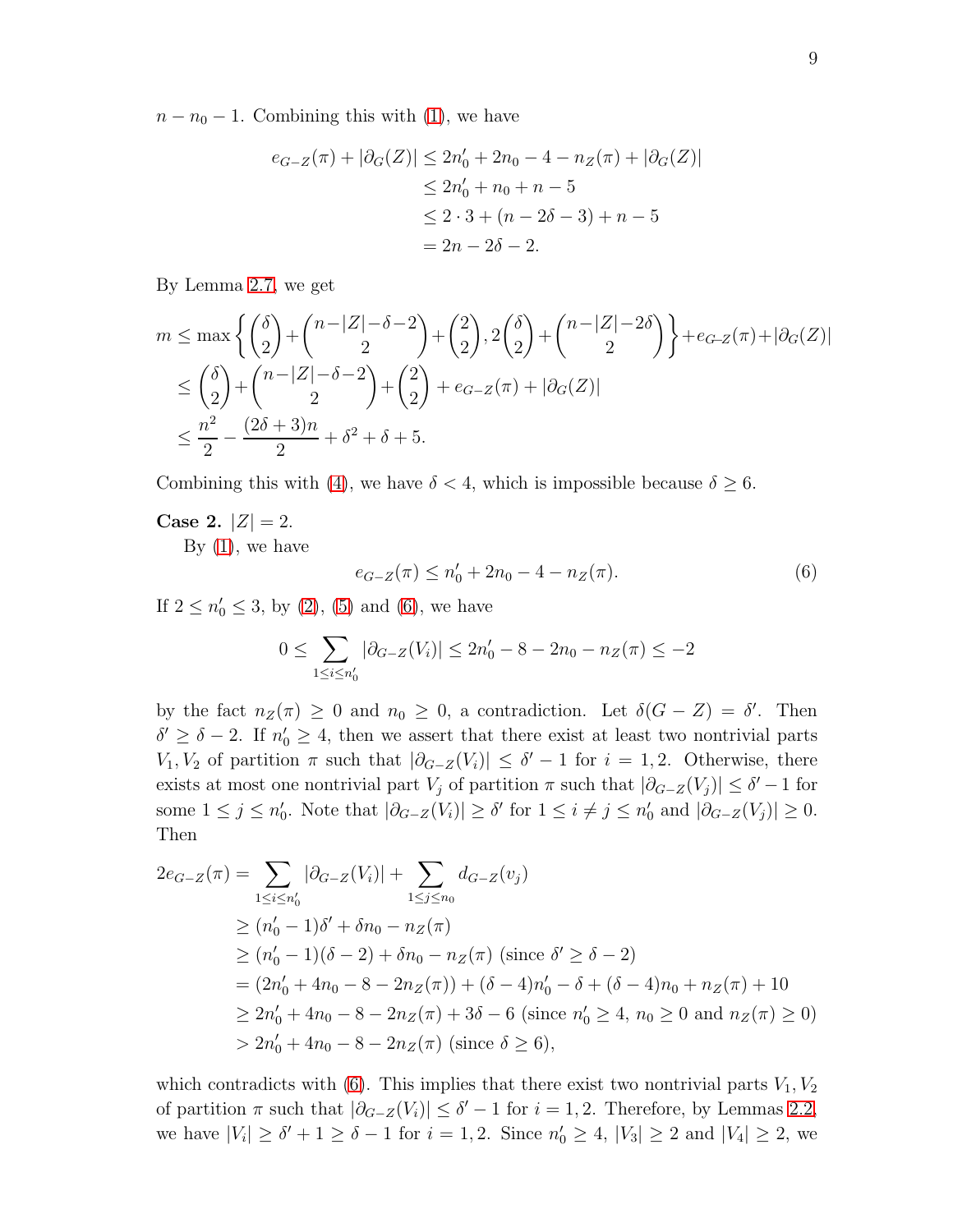have  $n'_0 \leq \frac{n-|Z|-2(\delta-1)-4}{2} + 4 = \frac{n}{2} - \delta + 2$ . Note that  $|\partial_G(Z)| + e_G(Z) - n_Z(\pi) \leq$  $2(n-2-n_0)+1$ . Combining this with [\(6\)](#page-8-0), we have

$$
e_{G-Z}(\pi) + |\partial_G(Z)| + e_G(Z) \le n'_0 + 2n - 7 \le \frac{5n}{2} - \delta - 5.
$$

By Lemma [2.7,](#page-4-2) we get

$$
m \le \max\left\{ \binom{\delta - 1}{2} + 2\binom{2}{2} + \binom{n - |Z| - \delta - 3}{2}, 2\binom{\delta - 1}{2} + \binom{2}{2} + \binom{n - |Z| - 2\delta}{2} \right\}
$$
  
+  $e_{G-Z}(\pi) + |\partial_G(Z)| + e_G(Z)$   

$$
\le \binom{\delta - 1}{2} + 2\binom{2}{2} + \binom{n - |Z| - \delta - 3}{2} + e_{G-Z}(\pi) + |\partial_G(Z)| + e_G(Z)
$$
  

$$
\le \frac{n^2}{2} - \frac{(2\delta + 6)n}{2} + \delta^2 + 3\delta + 13.
$$

Combining this with [\(4\)](#page-6-1), we have  $n < \frac{2}{3}\delta + 8$ , which is impossible because  $n \ge 2\delta + 4$ and  $\delta \geq 6$ .

This completes the proof.

# 3 Proof of Theorem [1.2](#page-2-1)

The following sufficient and necessary conditions for globally rigid in  $R^2$  was established by Connelly  $[3]$ , Jackson and Jordán  $[11]$ .

<span id="page-9-0"></span>**Lemma 3.1.** (See [\[3,](#page-12-7) [11\]](#page-13-3)) Let G be a graph. Then G is globally rigid if and only if either G is a complete graph on at most three vertices or G is 3-connected and redundantly rigid.

For any partition  $\pi$  of  $V(G)$ ,  $E_G(\pi)$  denotes the edge set of G whose ends lie in different parts of  $\pi$ . Now we shall give the proof of Theorem [1.2.](#page-2-1)

**Proof of Theorem [1.2.](#page-2-1)** Suppose that G is not globally rigid. Note that G is a 3-connected graph and  $n \geq 2\delta + 4$ . Then G is not redundantly rigid by Lemma [3.1,](#page-9-0) there exists some  $f \in E(G)$  such that  $G - f$  is not rigid. According to Lemma [2.1,](#page-3-1) there exist some  $Z \subset V(G - f)$  and some partition  $\pi$  of  $V(G - f - Z)$  with  $n_0$  trivial parts  $v_1, v_2, \ldots, v_{n_0}$  and  $n'_0$  nontrivial parts  $V_1, V_2, \ldots, V_{n'_0}$  such that

<span id="page-9-1"></span>
$$
e_{G-f-Z}(\pi) \le (3 - |Z|)n'_0 + 2n_0 - 4 - n_Z(\pi). \tag{7}
$$

If  $f \notin E_G(\pi)$ , then

$$
e_{G-Z}(\pi) = e_{G-f-Z}(\pi) \le (3 - |Z|)n'_0 + 2n_0 - 4 - n_Z(\pi).
$$

By using the same analysis as Theorem [1.1,](#page-2-0) we can deduce a contradiction. Thus, we consider the case of  $f \in E_G(\pi)$  in the following. Note that  $f \in E_G(\pi)$ . Then  $e_{G-f-Z} = e_{G-Z}(\pi) - 1$ , and so

<span id="page-9-2"></span>
$$
e_{G-Z}(\pi) \le (3 - |Z|)n'_0 + 2n_0 - 3 - n_Z(\pi)
$$
\n(8)

 $\Box$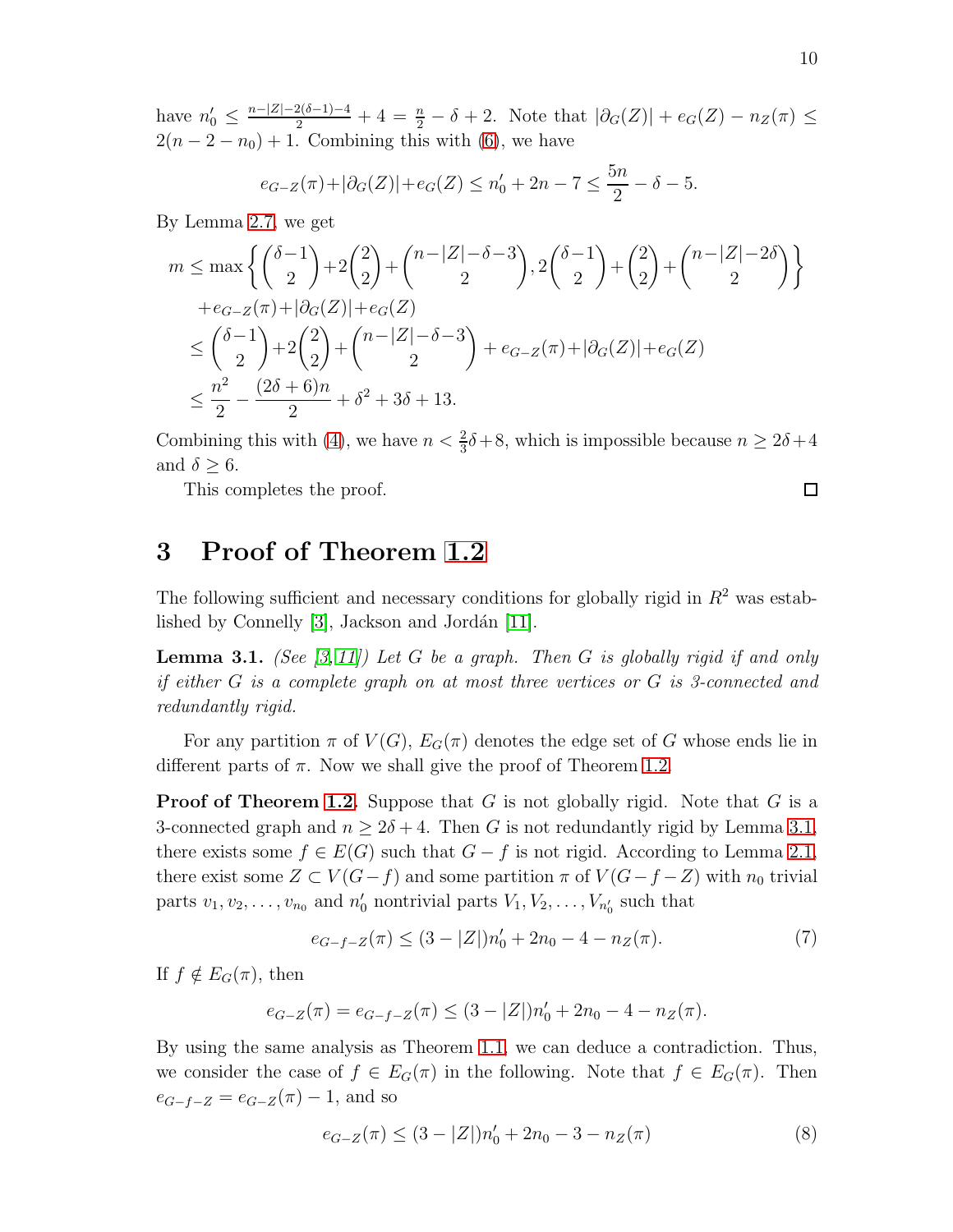by [\(7\)](#page-9-1). Recall that  $n_Z(\pi) = \sum_{1 \leq i \leq n_0} |Z_i|$ , where  $Z_i$  is the set of vertices in Z that are adjacent to  $v_i$  for  $1 \leq i \leq n_0$ . Note that  $d_{G-Z}(v_i) \geq \delta - |Z_i|$ . Then

<span id="page-10-3"></span>
$$
e_{G-Z}(\pi) = \frac{1}{2} \left( \sum_{1 \le i \le n'_0} |\partial_{G-Z}(V_i)| + \sum_{1 \le j \le n_0} d_{G-Z}(v_j) \right)
$$
  
 
$$
\ge \frac{1}{2} \left( \sum_{1 \le i \le n'_0} |\partial_{G-Z}(V_i)| + 6n_0 - n_Z(\pi) \right) \text{ (since } \delta \ge 6),
$$
 (9)

and so

<span id="page-10-0"></span>
$$
e_{G-Z}(\pi) \ge 3n_0 - \frac{1}{2}n_Z(\pi) . \tag{10}
$$

Thus, we have the following two claims.

Claim 1.  $|Z| \leq 2$ . Otherwise,  $|Z| \geq 3$ , by [\(8\)](#page-9-2), we get

$$
e_{G-Z}(\pi) \le (3 - |Z|)n'_0 + 2n_0 - 3 - n_Z(\pi) \le 2n_0 - 3 - n_Z(\pi).
$$

Combining this with [\(10\)](#page-10-0), we have  $n_0 + \frac{1}{2}$  $\frac{1}{2}n_Z(\pi) + 3 \leq 0$ , which is impossible because  $n_0 \geq 0$  and  $n_Z(\pi) \geq 0$ . This implies that  $|Z| \leq 2$ , as required.

# Claim 2.  $n'_0 \ge 2$ .

Otherwise,  $n'_0 \leq 1$ . Note that  $0 \leq |Z| \leq 2$  and  $n_Z(\pi) \geq 0$ . Then

<span id="page-10-1"></span>
$$
e_{G-Z}(\pi) \le (3 - |Z|)n'_0 + 2n_0 - 3 - n_Z(\pi) \le 2n_0 - n_Z(\pi)
$$
 (11)

by  $(8)$ . Combining  $(10)$  with  $(11)$ , we have

$$
n_0 + \frac{1}{2}n_Z(\pi) \le 0.
$$

If  $n_0 \geq 1$  or  $n_Z(\pi) \geq 1$ , then we can deduce a contradiction. This implies that all the equalities hold in [\(10\)](#page-10-0) and [\(11\)](#page-10-1), and so  $n_0 = 0$ ,  $n'_0 = 1$  and  $|Z| = 0$ . Thus  $e_{G-f-Z}(\pi) \leq -1$  by [\(7\)](#page-9-1), which also leads to a contradiction. Therefore,  $n'_0 \geq 2$ , as required.

Note that  $\rho(G) \ge \rho(B_{n,\delta+1}^3) > \rho(K_{n-\delta-1}) = n-\delta-2$ . Combining this with Lemmas [2.5](#page-4-0) and [2.6,](#page-4-1) we have

$$
m > \frac{n^2}{2} - \frac{(2\delta + 3)n}{2} + (\delta + 1)^2.
$$

Since G is a 3-connected graph, it follows that

<span id="page-10-2"></span>
$$
|\partial_G(V_i)| \ge 3 - |Z|. \tag{12}
$$

Recall that  $0 \leq |Z| \leq 2$ . Then we divide the proof into the following cases.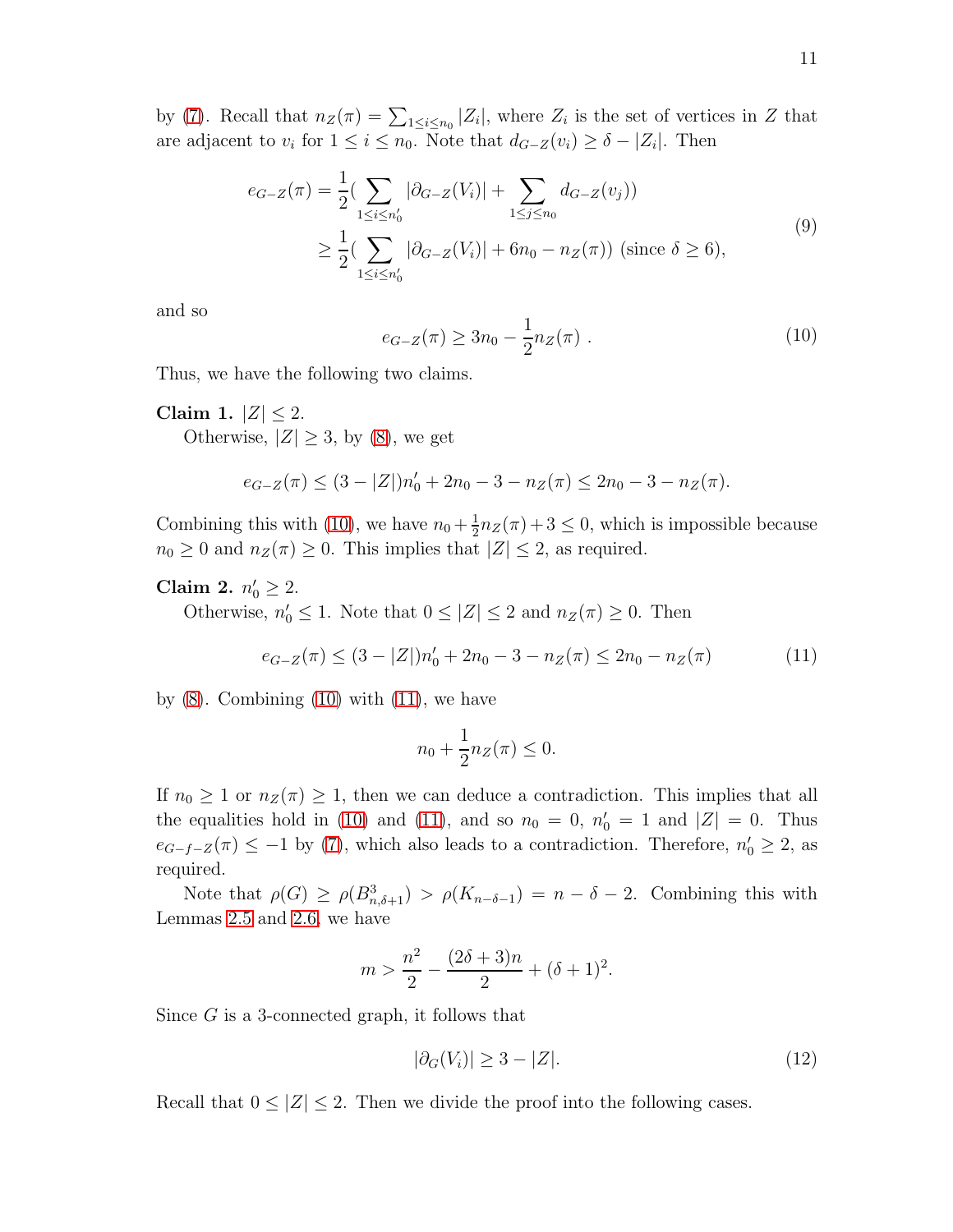Case 1.  $0 < |Z| < 1$ .

If  $n'_0 = 2$ , then the partition  $\pi$  consists of two nontrivial parts  $V_1, V_2$  and  $n_0$ trivial parts. Putting [\(12\)](#page-10-2) into [\(9\)](#page-10-3), we get

$$
e_{G-Z}(\pi) \ge \frac{1}{2}(|\partial_G(V_1)| + |\partial_G(V_2)| + 6n_0 - n_Z(\pi)) \ge 3 - |Z| + 3n_0 - \frac{1}{2}n_Z(\pi)).
$$

Combining this with [\(8\)](#page-9-2) and  $n'_0 = 2$ , we have

$$
-n_0 - \frac{1}{2}n_Z(\pi) - |Z| \ge 0,
$$

and so  $n_0 = 0$ ,  $n_Z(\pi) = 0$  and  $|Z| = 0$  by the fact  $n_0 \geq 0$ ,  $n_Z(\pi) \geq 0$  and  $|Z| \geq 0$ . This implies that the partition  $\pi$  consists of two nontrivial parts  $V_1, V_2$ and  $G - Z = G$ . Then  $V(G) = V_1 \cup V_2$  and  $e_G(\pi) = e_G(V_1, V_2) \leq 3$  by [\(8\)](#page-9-2). Notice that  $e_G(V_1, V_2) = \frac{1}{2}(|\partial_G(V_1)| + |\partial_G(V_2)|) \ge 3$  by [\(12\)](#page-10-2). Thus,  $e_G(V_1, V_2) = 3$ . Let  $E_G(V_1, V_2) = \{f_1, f_2, f\}$ . Then we assert that  $f_1, f_2, f$  are three independent edges. Otherwise, G is not a 3-connected graph, a contradiction. This implies that  $e_G(V_1, V_2) = 3$  and G is a spanning subgraph of  $B^3_{n, |V_1|}$ , and so

$$
\rho(G) \le \rho(B_{n,|V_1|}^3),
$$

with equality holding if and only if  $G \cong B_{n,|V_1|}^3$ . Since  $\delta \geq 6$  and  $e_G(V_1, V_2) = 3$  $\delta - 1$ , it follows that min $\{|V_1|, |V_2|\} \ge \delta + 1$  by Lemma [2.2.](#page-3-2) Combining this with Lemma [2.4,](#page-3-3) we have

$$
\rho(G) \le \rho(B_{n,\delta+1}^3),
$$

with equality holding if and only if  $G \cong B_{n,\delta+1}^3$ , which is impossible because  $\rho(G) \geq$  $\rho(B_{n,\delta+1}^3)$  and  $G \ncong B_{n,\delta+1}^3$ . If  $n'_0 \geq 3$ , by a similar analysis as Case 1 of Theorem [1.1,](#page-2-0) we also deduce a contradiction.

Case 2.  $|Z| = 2$ .

The proof is similar as Case 2 of Theorem [1.1,](#page-2-0) so we omit it.

 $\Box$ 

#### 4 Proof of Theorem [1.3](#page-2-2)

In this section, we give a short proof of Theorem [1.3.](#page-2-2) The following lemma is used in the sequel.

<span id="page-11-0"></span>**Lemma 4.1.** (See [\[15\]](#page-13-0)) A graph G is a minimally rigid on n vertices and m edges if and only if  $m = 2n - 3$  and

$$
e_G(X) \le 2|X| - 3
$$

for  $X \subseteq V(G)$  with  $|X| > 2$ .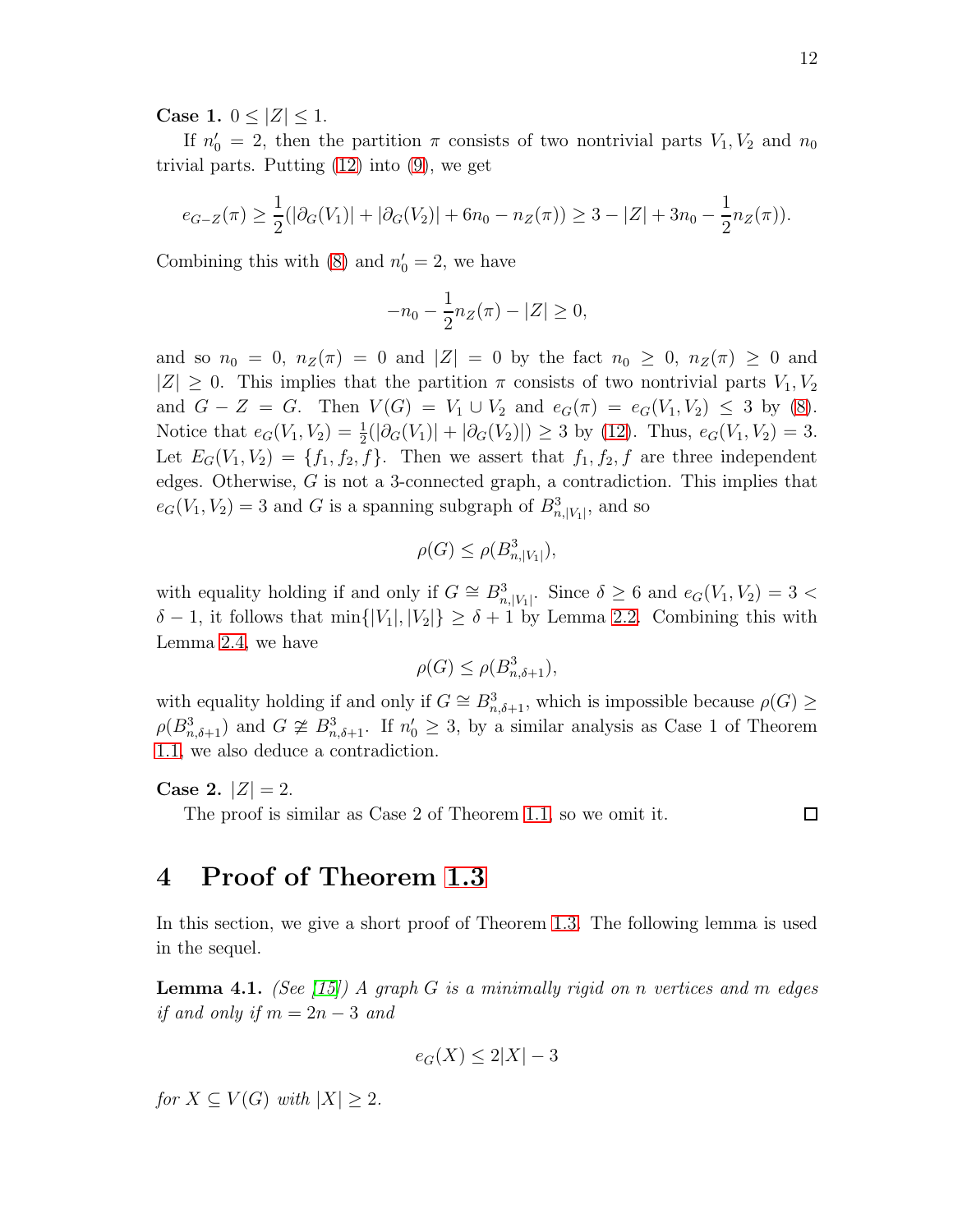**Proof of Theorem [1.3.](#page-2-2)** Suppose that G attains the maximum spectral radius among all minimally rigid graphs for  $n \geq 3$ , by Lemma [4.1,](#page-11-0) we have  $m = 2n - 3$ and  $e_G(X) \le 2|X| - 3$  for all  $X \subseteq V(G)$  with  $|X| \ge 2$ . Notice that  $K_2 \nabla (n-2)K_1$ is a minimally rigid graph. Then

<span id="page-12-8"></span>
$$
\rho(G) \ge \rho(K_2 \nabla (n-2)K_1) = \frac{1 + \sqrt{8n - 15}}{2}.
$$
\n(13)

We assert that  $\delta(G) \geq 2$ . Otherwise, there exists a vertex u such that  $d_G(u) = 1$ . Note that  $m = 2n - 3$ . Then  $e_G(G - u) = 2|V(G - u)| - 2$ , which is impossible because  $e_G(G - u) \leq 2|V(G - u)| - 3$ , and so  $\delta(G) \geq 2$ . By Lemmas [2.4,](#page-3-3) [2.5,](#page-4-0) and the fact  $\delta \geq 2$ , we obtain

<span id="page-12-9"></span>
$$
\rho(G) \le \frac{1}{2} + \sqrt{2m - 2n + \frac{9}{4}} = \frac{1 + \sqrt{8n - 15}}{2}.
$$
\n(14)

Thus all the equalities hold in [\(13\)](#page-12-8) and [\(14\)](#page-12-9). This implies that  $\delta = 2$  and G is a graph in which each vertex is of degree either  $\delta$  or  $n-1$  due to Lemmas [2.4.](#page-3-3) If  $n=3$ , since  $\delta(G) = 2$ , it follows that  $G \cong K_2 \nabla K_1$ , as required. Let t be the number of vertices  $u \in G$  such that  $d_G(u) = n-1$ . If  $n \geq 4$  and  $G \not\cong K_2 \nabla (n-2)K_1$ , then  $t = 1$ or  $t \geq 3$ . Note that  $\delta = 2$ . Thus,  $2m = 3n - 3$  if  $t = 1$  and  $2m \geq 5n - 9$  if  $t \geq 3$ , which is impossible because  $m = 2n - 3$  and  $n \ge 4$ . Therefore,  $G \cong K_2 \nabla (n-2)K_1$ .

This completes the proof.

#### <span id="page-12-5"></span>References

- <span id="page-12-0"></span>[1] A.E. Brouwer, W.H. Haemers, Spectra of Graphs, Springer, Berlin, 2011.
- <span id="page-12-7"></span> $[2]$  S. M. Cioabă, S. Dewar, X. Gu, Spectral conditions for graph rigidity in the Euclidean plane, *Discrete Math.* **344** (10) (2021), Paper No. 112527, 9 pp.
- <span id="page-12-6"></span>[3] R. Connelly, Generic global rigidity, Discrete Comput. Geom. 33 (4) (2005) 549–563.
- <span id="page-12-2"></span>[4] C. Godsil, G. Royle, Algebraic Graph Theory, Graduate Texts in Mathematices, 207, Springer-Verlag, New York, 2001.
- <span id="page-12-3"></span>[5] X. Gu, W. Meng, M. Rolek, Y. Wang, G. Yu, Sufficient conditions for 2 dimensional global rigidity, SIAM J. Discrete Math. 35 (4) (2021) 2520–2534.
- <span id="page-12-4"></span> $[6]$  X. Gu, Spanning rigid subgraph packing and sparse subgraph covering,  $SIM$ J. Discrete Math. 32 (2) (2018) 1305–1313.
- <span id="page-12-1"></span>[7] X. Gu, H. Lai, P. Li, S. Yao, Edge-disjoint spanning trees, edge connectivity, and eigenvalues in graphs, J. Graph Theory  $81$  (1) (2016) 16–29.
- [8] B. Hendrickson, Conditions for unique graph realizations, SIAM J. Comput. 21 (1) (1992) 65–84.

□